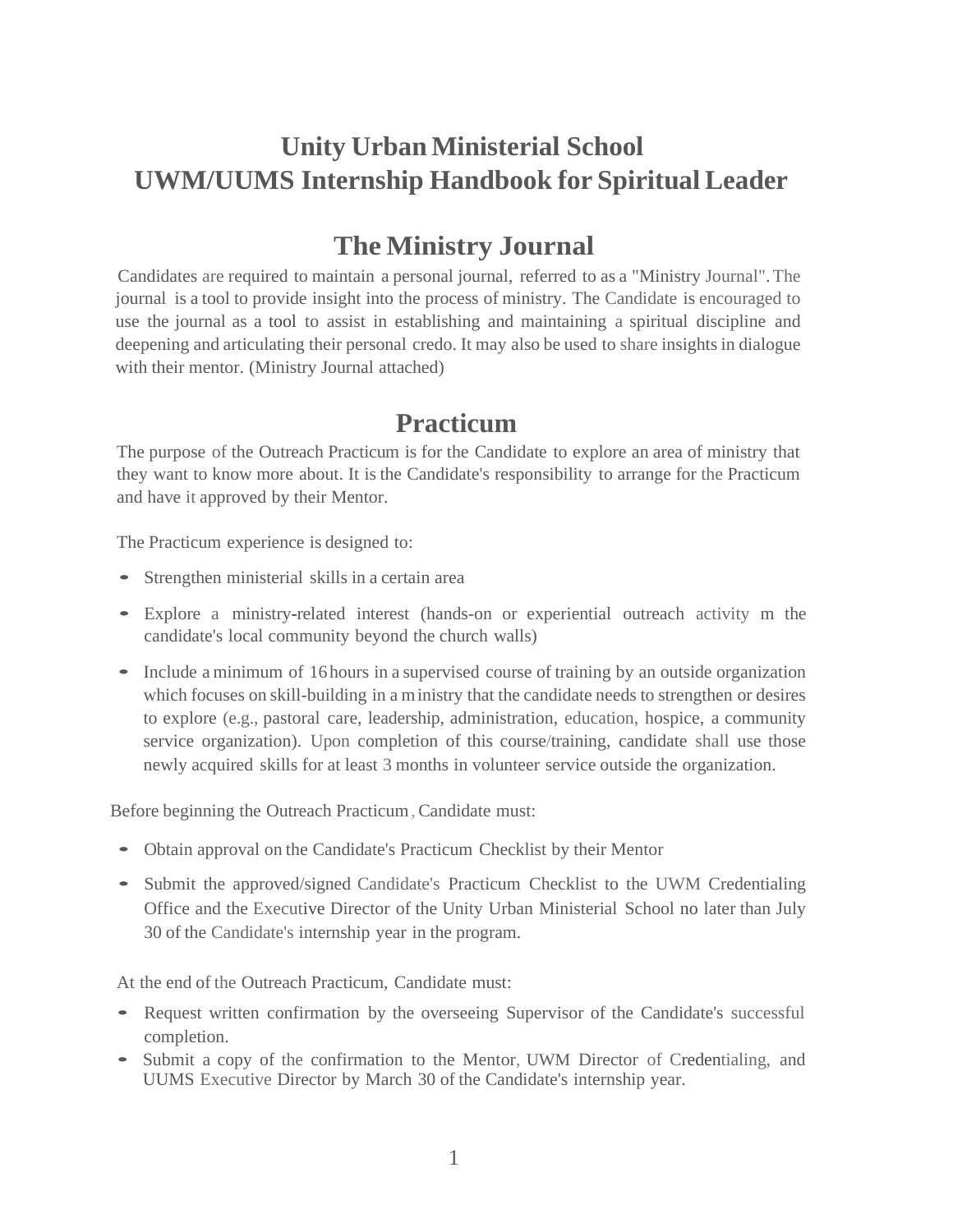• Request written confirmation of the overseeing Supervisor of the Candidate's successful completion.

### **On-site Visit to a Unity Church**

#### Candidate must:

- Visit one Unity church as agreed upon with his/her Mentor. This visit must include time for the Candidate to speak with the Minister. Consideration for choosing what church to visit will include size or composition of congregation, leadership style of minister, mission of ministry, etc. The goal isto experience different models of successful ministry.
- Submit brief, written summary of the visit along with their next Quarterly Report.

### **Reports/Forms Used**

#### Telephone Report

Candidate must engage in monthly telephone contact with the Mentor throughout the internship. The Mentor and Candidate should agree on the day and time for the Candidate to initiate the call. Both must assure uninterrupted time on their schedules to have an effective conversation.

A Telephone Report Form is provided for the Mentor to record appropriate information. This form is to be retained by the Mentor to track the Candidate's progress. No copies are to be distributed.

#### **Quarterly Report**

The Candidate must complete and submit a Quarterly Report to the Mentor, with a copy to the UWM Director of Credentialing and UUMS Executive Director. The Quarterly Report should include: ministry financial status, newsletters, board meeting minutes, and narrative report of the Candidate's personal growth during the reporting period. This report is used throughout the program as a communication and reporting tool between Candidate, Mentor, UUMS & UWM.

The Narrative Report should include:

- (a) Brief remarks about books the candidate have read
- (b) Personal growth experiences, such asretreats, workshops, and classes attended
- (c) Successes of the Candidate and/or the Ministry
- (d) Challenges or difficulties of the Candidate and/or the Ministry
- (e) Questions that the Candidate has at this point in his/her unfoldment.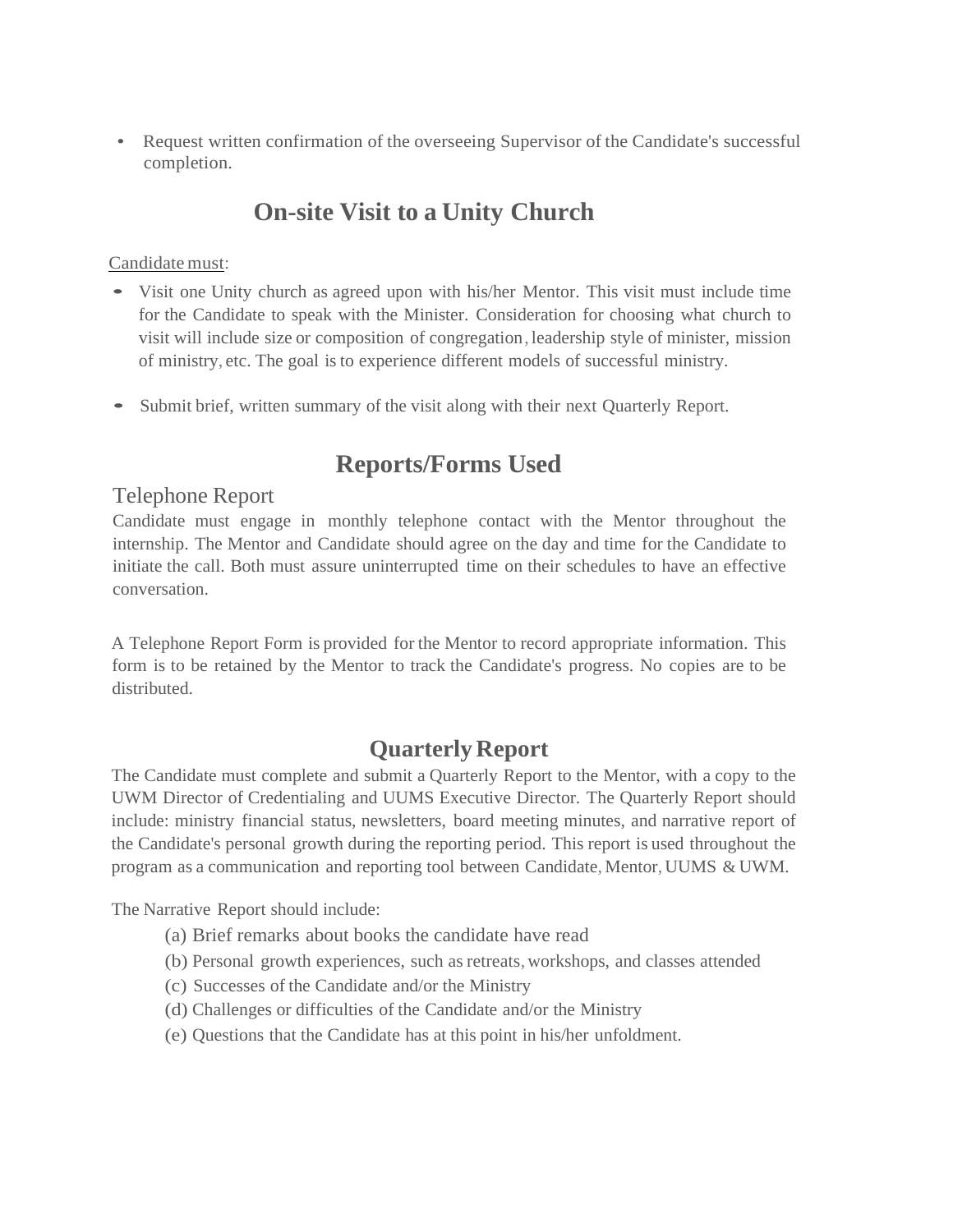Reporting Dates:

| Date DueOctober 30 |                                         |
|--------------------|-----------------------------------------|
| Date DueJanuary 30 | 2nd Quarter November, December; January |
|                    |                                         |

#### **On-Site Visit Report**

It is recommended that the Mentor make a minimum of one on-site visit to Candidate' s ministry between September and November to support the Candidate's progress toward licensing and bring the UWM and UUMS presence to the ministry.

The on-site visit is at the expense of Candidate's ministry unless other arrangements are agreed to by the Mentor and Candidate. The form is prepared by the Mentor and copies should be sent to IJWM Credentialing Office and UUMS Executive Director.

#### **Final Progress Report**

A form detailing the Candidate's progress in the Internship Practicum is to be completed and submitted to the Candidate's Mentor with copies to the UWM Director of Credentialing and UUMS Executive Director.

The form should be prepared by the Board of the Candidate's church if the Candidate is Senior Minister or by the Senior Minister of the church if the Candidate is Associate or Assistant Minister.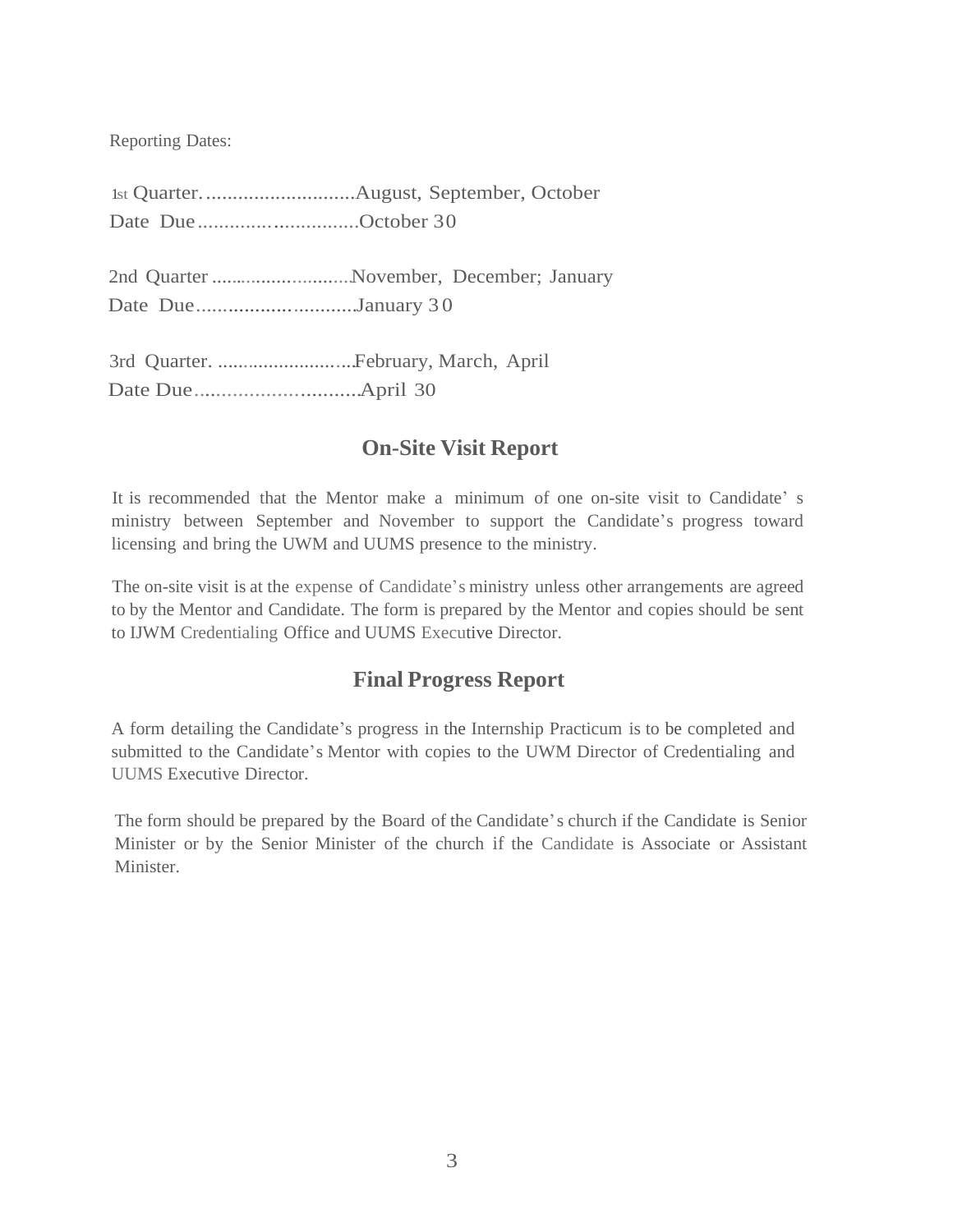The following check list is provided for Candidate, Ministry and Mentor to track deadlines of required assignments. Please include this completed check list with your Final Report.

|                                                 | Checklist of Requirements & Deadlines |               |
|-------------------------------------------------|---------------------------------------|---------------|
| Requirement                                     | Due                                   | Date Complete |
| Contract                                        | 7/30                                  |               |
| <b>Practicum Checklist</b>                      | 8/30                                  |               |
| Qtr 1 Report                                    | 10/30                                 |               |
| Qtr 2 Report                                    | 1/30                                  |               |
| Qtr 3 Report                                    | 4/30                                  |               |
| <b>Final Progress Report</b>                    | 4/30                                  |               |
| Mentor On-site visit & Report                   | 12/30                                 |               |
| <b>Completion of Practicum</b>                  | January                               |               |
| <b>Unity Church Visit</b>                       | February                              |               |
| The following are suggested<br>by not required: |                                       |               |
| <b>Regional Conference</b><br>(suggested)       | Summer/Fall                           |               |
| <b>National Conference</b><br>(suggested)       | June                                  |               |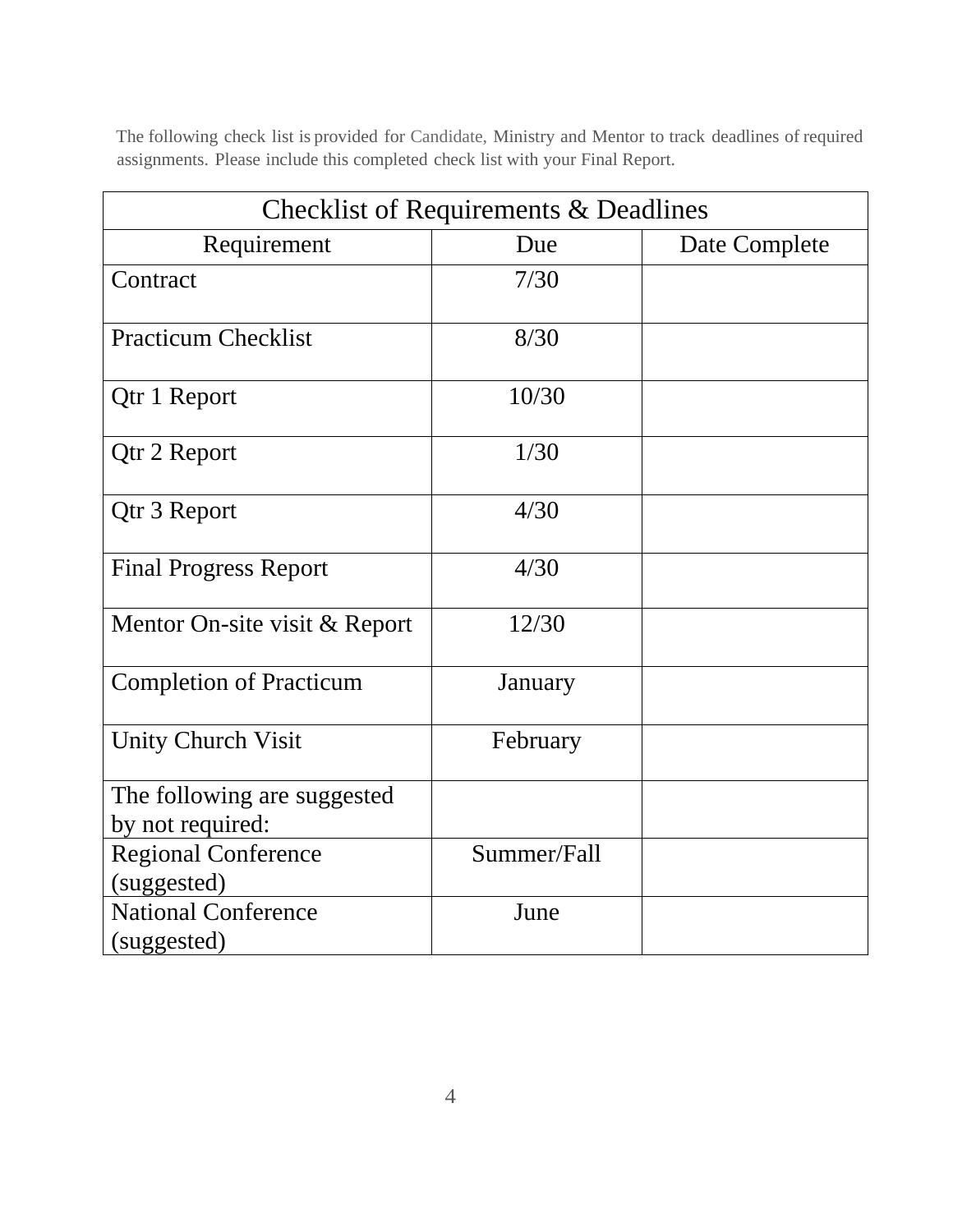# **UWM/UUMS Internship for Spiritual Leader in a Unity Ministry**

#### CANDIDATE 'S INDIVDUALIZED CONTRACT (FINAL YEAR)

The undersigned candidate has agreed to fulfill all conditions and recommendations set forth below as determined by UWM/UUMS Licensing & Ordination (Credentialing) Team. It is understood that the undersigned has full responsibility for initiation and fulfillment of the conditions set forth in this contract.

I\_\_\_\_\_\_\_\_\_\_\_\_\_\_\_\_\_\_\_\_\_\_\_\_\_\_\_\_\_\_\_\_\_\_\_\_\_\_\_\_\_\_\_ understand and accept the terms and conditions set forth in this contract. Failure to comply will constitute breach of contractual terms and will result in a delay and possible termination of my status as a candidate for licensing and ordination.

| Signed:                            | Date: |  |
|------------------------------------|-------|--|
|                                    |       |  |
| Mentor's Name:                     |       |  |
|                                    |       |  |
| Mentor's Signature:                |       |  |
| UUMS Executive Director Signature: |       |  |
|                                    |       |  |
|                                    |       |  |
|                                    |       |  |
|                                    |       |  |

Mailto: Rev.LynnO'Dell,DirectorofCredentialing,P.0.Box 610, Lee'sSummit,MO64063 Emailto:Rev.Sandra Campbell at: [director@uums.org](mailto:director@uums.org)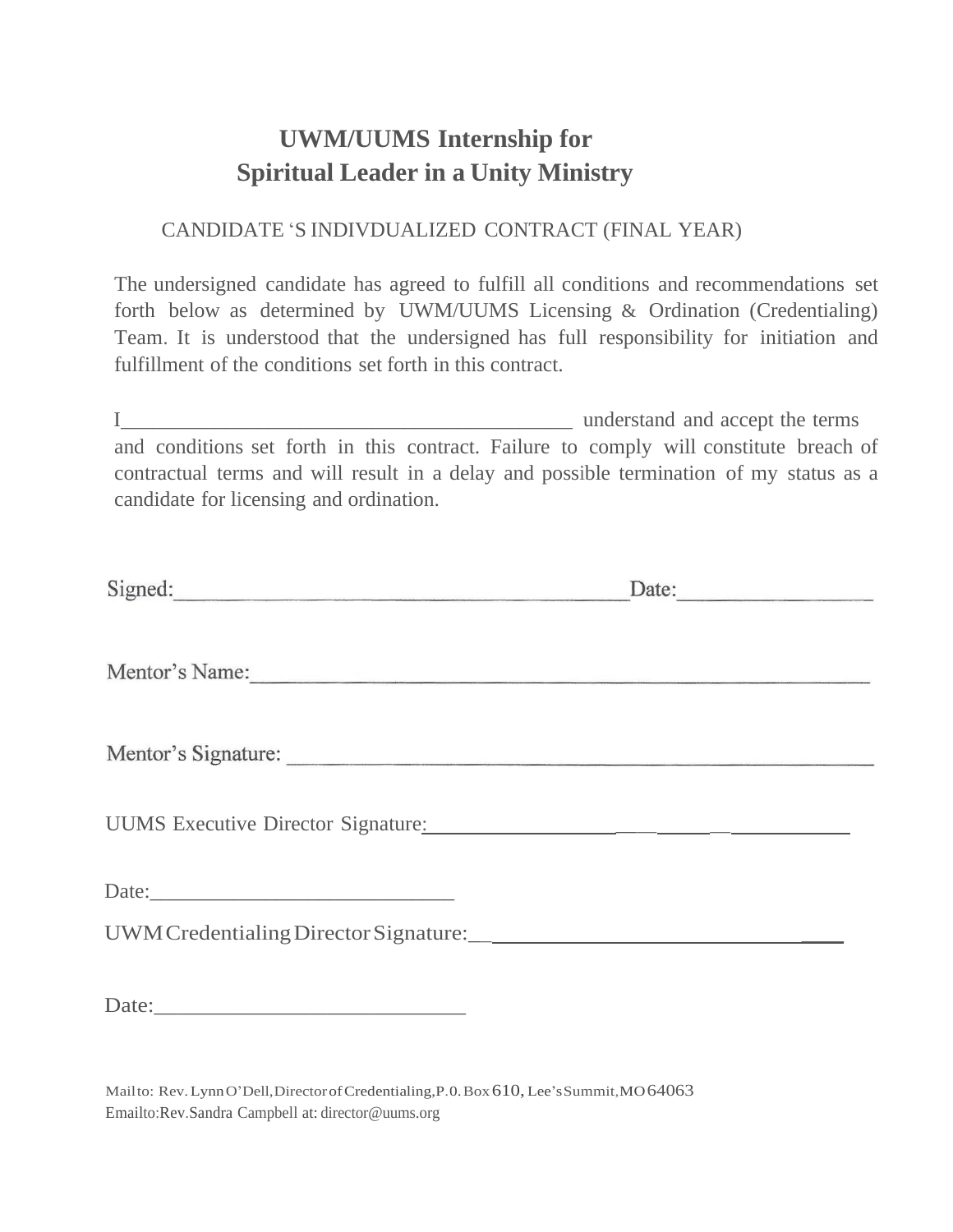### **UWM/UUMS Internship Mentor Telephone Report**

| Candidate's Name:                                  |                         |    |
|----------------------------------------------------|-------------------------|----|
| Date of Call:                                      | Time Began: Time Ended: |    |
| Did Candidate make timely contact as schedule? YES |                         | NO |
| If no please Explain: ___                          |                         |    |
| Mentor's Name:                                     |                         |    |

REVIEW QUESTIONS

Has Candidate attended any sub-regional, regional, or national meetings? If YES, ask Candidate to describe their expenences: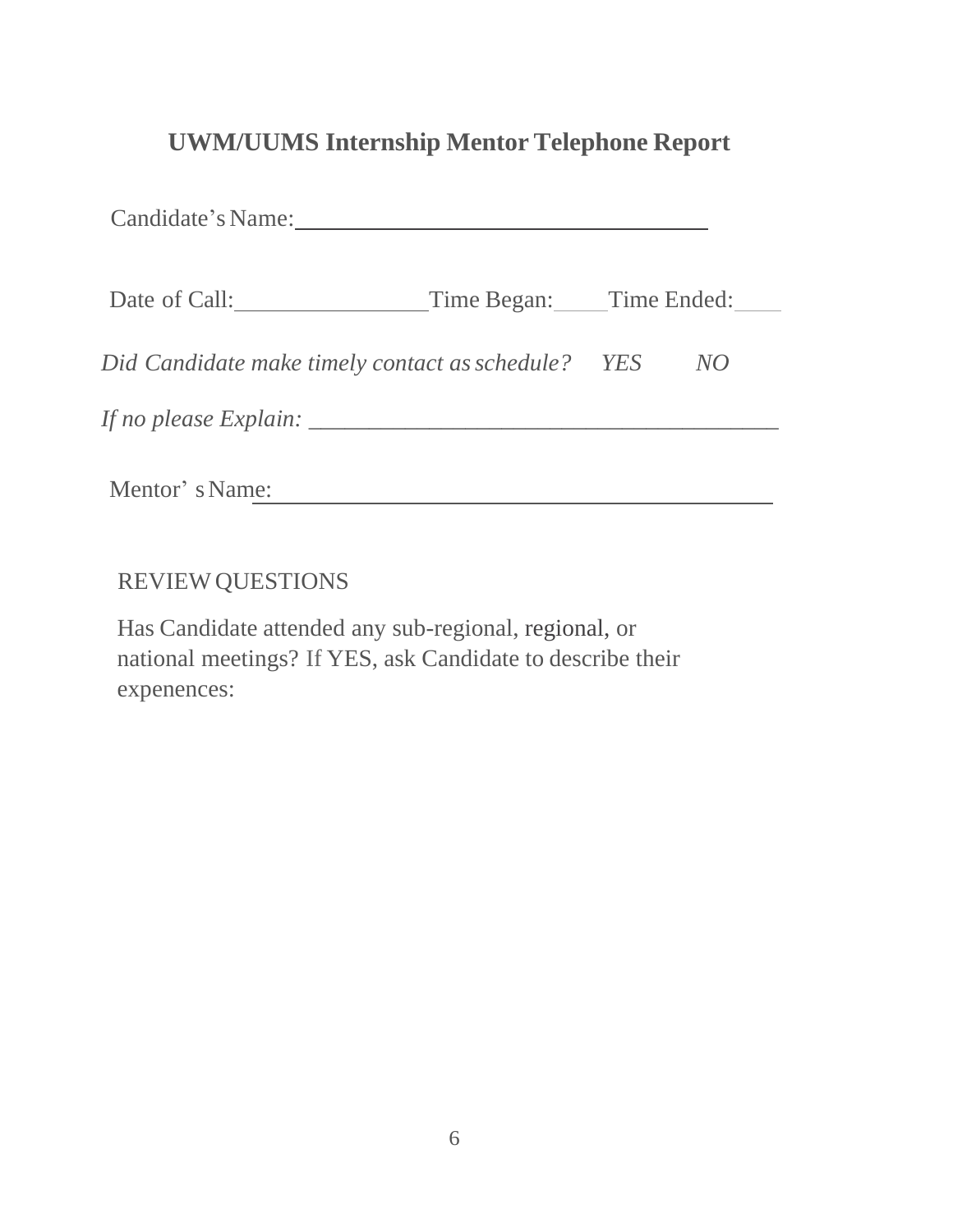# **UWM/UUMS INTERNSHIP PROGRAM FOR SPIRITUAL LEADER IN A UNITY MINISTRY**

### **Candidate's Practicum Checklist**

The checklist is to be approved by the Candidate and sent to the Mentor and Credentialing Staff no later than August 30 of the candidate's graduation year.

Name of Candidate

Description of Practicum  $\blacksquare$ 

Name of Organization: \_\_

Dates/hoursoftraining(16hoursminimum) \_

The practicum shall be completed before January 30 of Candidate's internship year.

Practicum Supervisor's Name: 2008. [2016] Practicum Supervisor's Name:

Supervisor's Contact Information:\_\_\_\_\_\_\_\_\_\_\_\_\_\_\_\_\_\_\_\_\_\_\_\_\_\_\_\_\_\_\_\_\_\_

Date Approved by Mentor:

NOTE: The Candidate shall arrange for their supervisor to send a letter to their Mentor, a copy to UUMS, and a copy to UWM Credentialing Office, describing the agreed practicum, dates/hours of training and volunteer service, and indicating Candidate's successful completion by no later than Jan 30. In most cases, the training and volunteer service are within the same organization.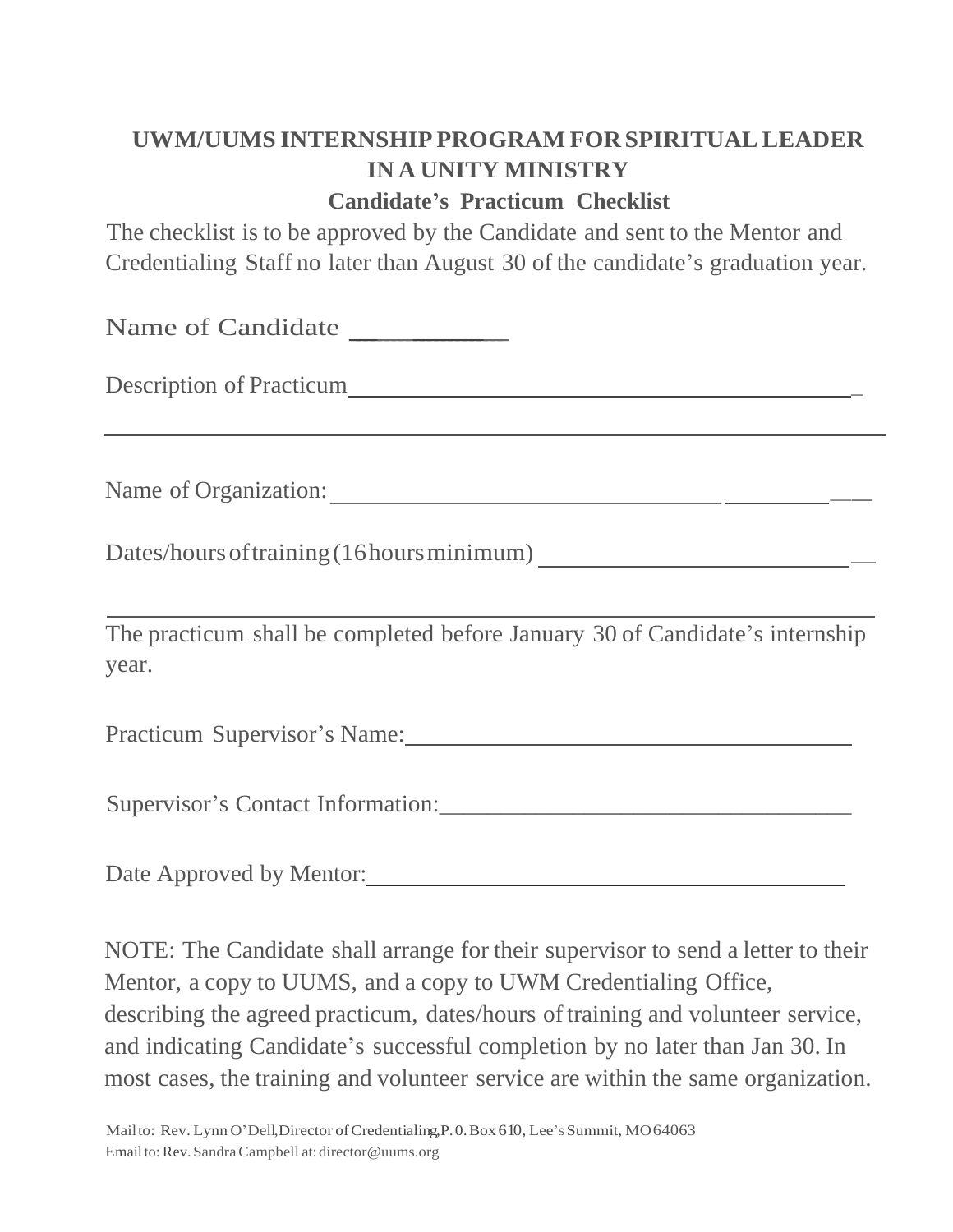**Outreach Practicum:** Candidate must provide detailed description of assignment, location, timeframe, supervisor's name and position. Candidate should describe specifically what they plan to gain or learn from this experience. If updating from previous report, give details.

| Concerns/Challenges: __________                                                                                                                                                                                               |
|-------------------------------------------------------------------------------------------------------------------------------------------------------------------------------------------------------------------------------|
| Resources used/recommended:                                                                                                                                                                                                   |
| Update to Contract:                                                                                                                                                                                                           |
|                                                                                                                                                                                                                               |
|                                                                                                                                                                                                                               |
|                                                                                                                                                                                                                               |
|                                                                                                                                                                                                                               |
| Resources used/recommended : Network and Second Contract to the set of the set of the set of the set of the set of the set of the set of the set of the set of the set of the set of the set of the set of the set of the set |
|                                                                                                                                                                                                                               |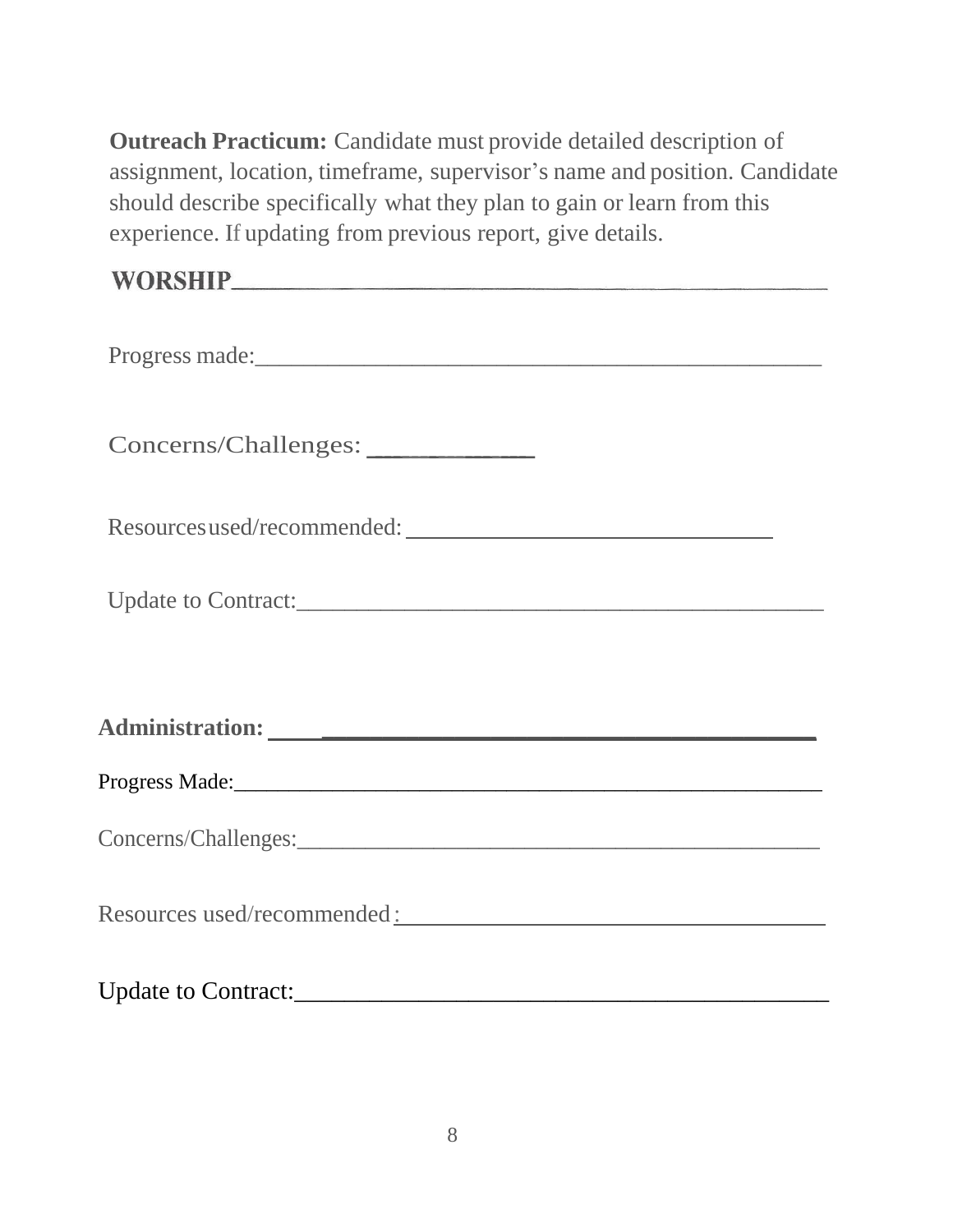| Update to Contract:         |  |  |
|-----------------------------|--|--|
|                             |  |  |
|                             |  |  |
| Progress made:              |  |  |
|                             |  |  |
| Resources used/recommended: |  |  |
| Update to Contract:         |  |  |

Mailto: Rev.LynnO'Dell, Director of Credentialing, P.0. Box 610, Lee's Summit, MO 64063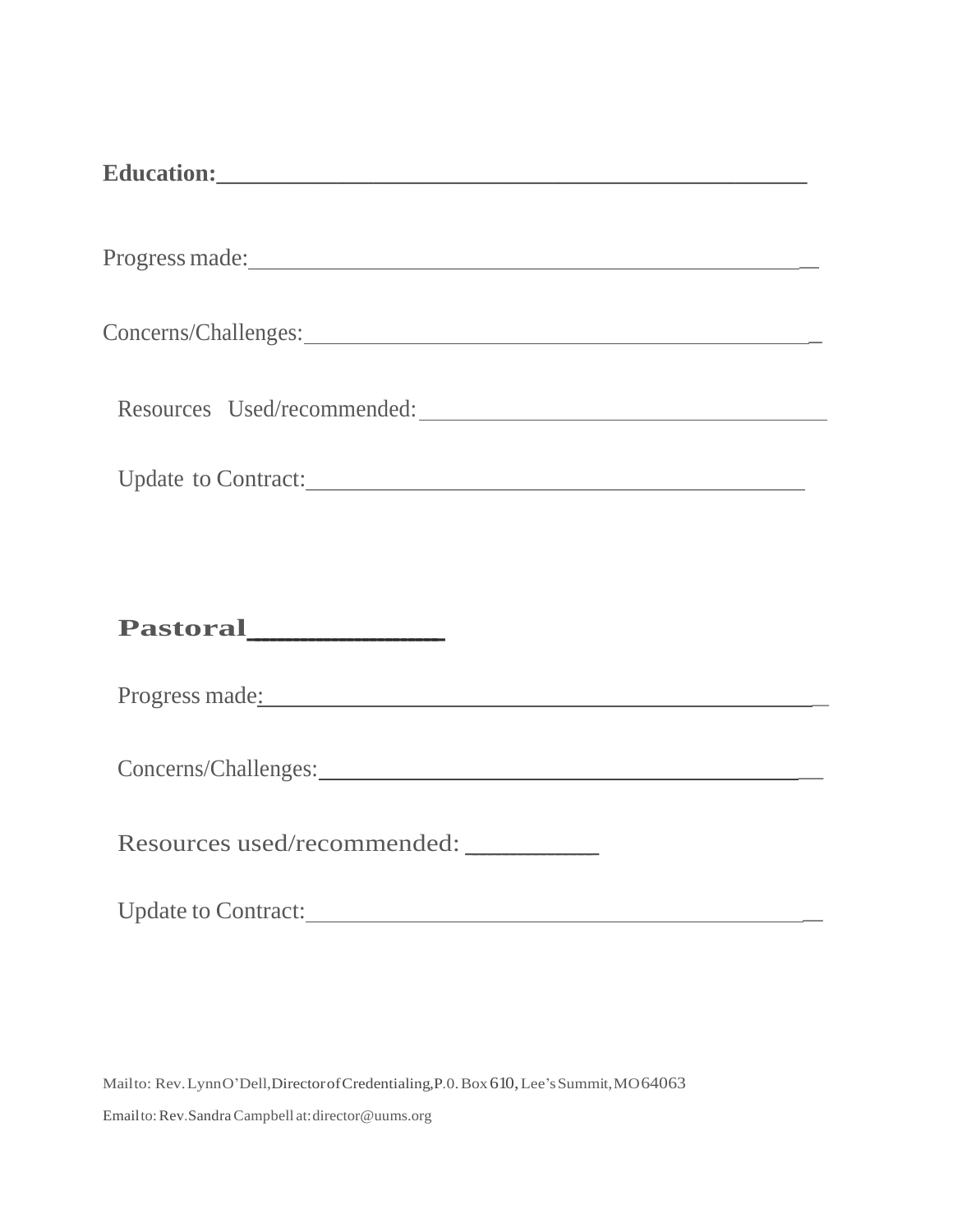Self-Care:

Progress made:

Concerns/Challenges: \_

Resources used/recommended: ----------------

Update to Contract: \_

<u> 1989 - Johann Stein, marwolaethau a bhann an t-Amhain an t-Amhain an t-Amhain an t-Amhain an t-Amhain an t-A</u>

Other Areas for Discussion:

Mentor's comments/recommendations to L&O Ministry Team: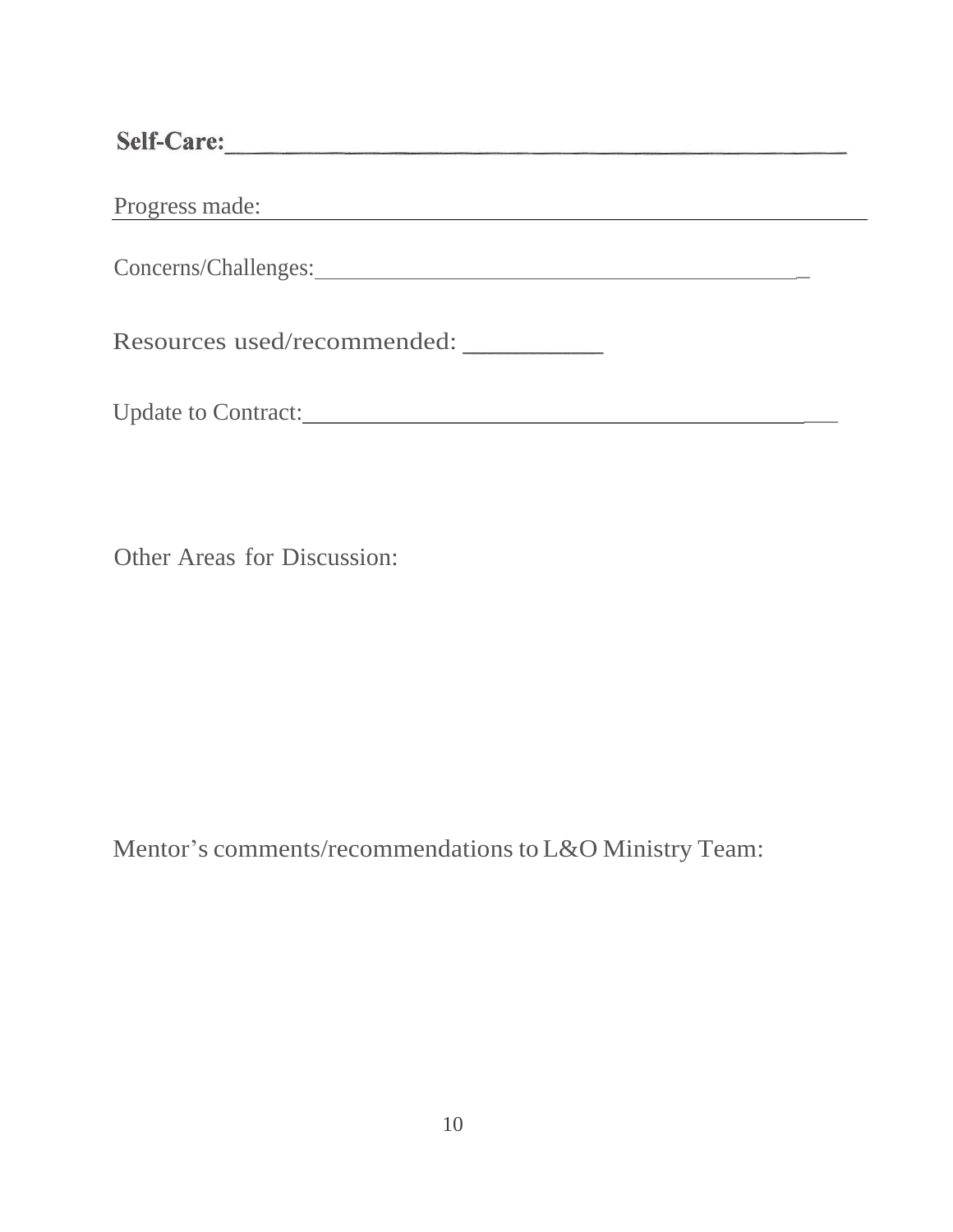#### Candidate'sName:

|                                             | Month | Month | Month | Year |
|---------------------------------------------|-------|-------|-------|------|
| Church Income                               |       |       |       |      |
| Candidate's Incomes                         |       |       |       |      |
| Sunday Attendance<br>(avg weekly for month) |       |       |       |      |
| Youth Attendance<br>(avg weekly for month)  |       |       |       |      |
| Special Worship Svc<br>(List on reverse)    |       |       |       |      |
| New Members                                 |       |       |       |      |
| <b>Voting Members</b><br>Present            |       |       |       |      |
| # Sundays You Taught                        |       |       |       |      |
| # Special Services                          |       |       |       |      |
| # Classes You Taught                        |       |       |       |      |

Questions/Remarks: Please attach Quarterly Financial Report, Ministry's Newsletter, Board minutes, and Narrative Report.

| Candidate's Signature: | Date: |
|------------------------|-------|
| Mentor's Signature:    | Date: |

Mail to: Rev. Lynn O'Dell,Director of Credentialing,P. 0. Box 610, Lee's Summit, MO 64063 Emailto: Rev. Sandra Campbell at: [director@uums.org](mailto:director@uums.org)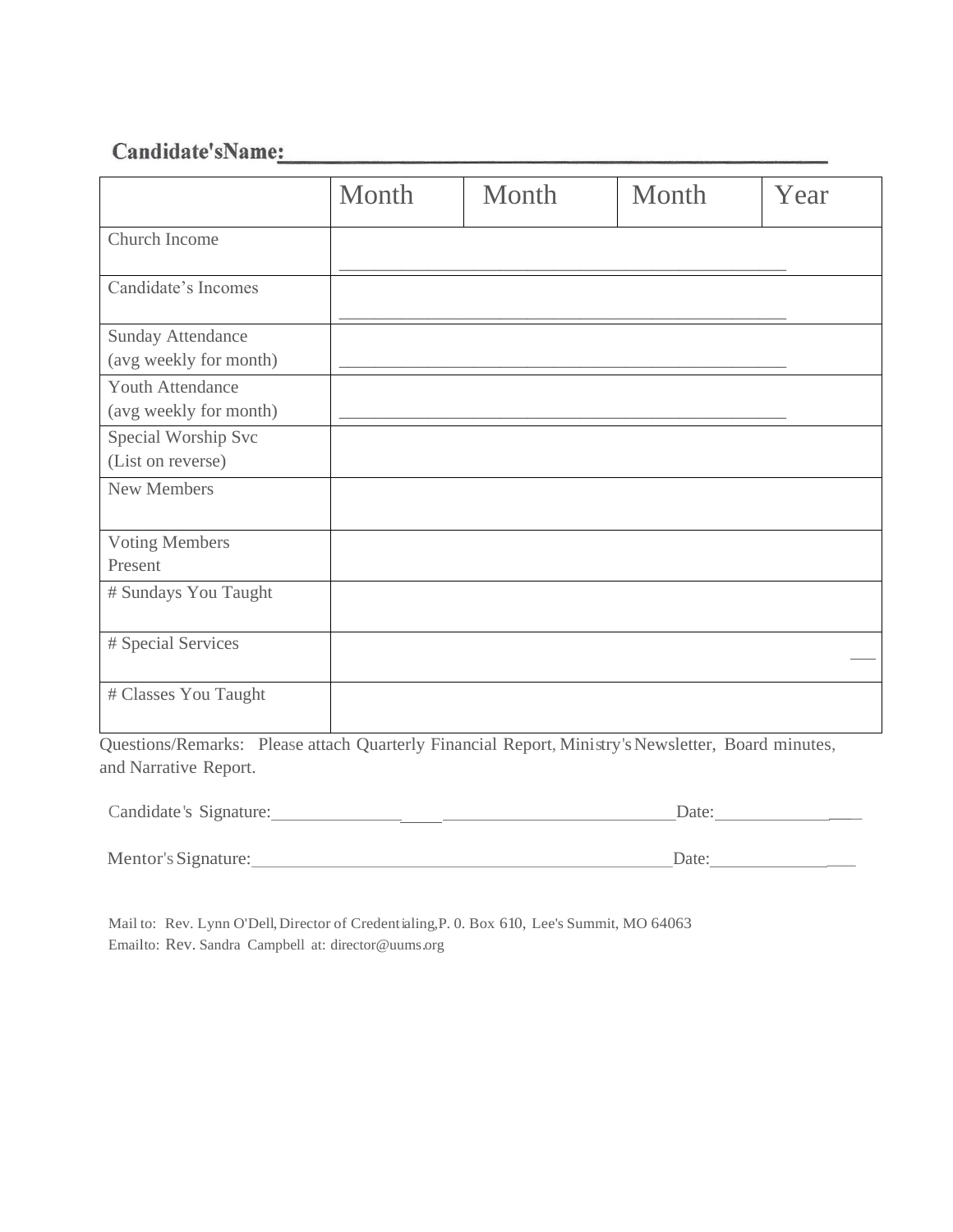### UWM/UUMS Mentor On-Site Evaluation

| Name of Candidate:                            |  |
|-----------------------------------------------|--|
| Mentor:                                       |  |
| Areas of Observation                          |  |
| <b>Physical</b><br><b>Environment/Grounds</b> |  |
| <b>Worship Areas:</b>                         |  |
| Office/Administration:                        |  |
| Education Areas (nursery, classrooms):        |  |
| <b>Worship Service</b>                        |  |
| Audience Reaction:                            |  |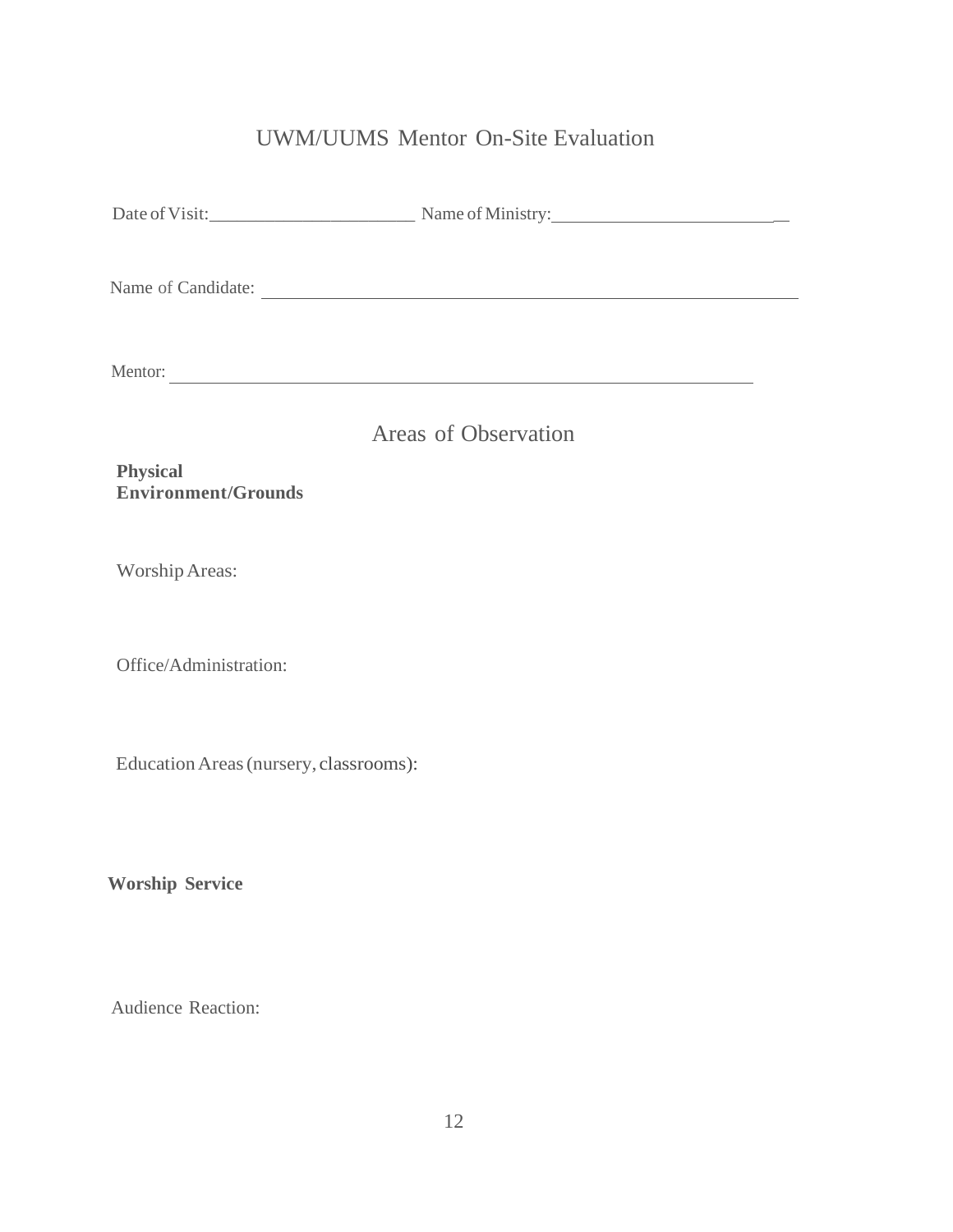Personal Reaction:

Flow of Order of Service:

Professionalism:

Visitor's Reception:

Lesson (content, presentation):

Music:

**Interpersonal Relationships**

Paid Staff:

Volunteer Staff:

Mail to: Rev. Lynn O'Dell, Director of Credentialing,P. 0.Box 610,Lee's Summit, MO 64063 Emailto: Rev.Sandra Campbell at[:di](mailto:director@uums.org)[rector@uums.org](mailto:rector@uums.org)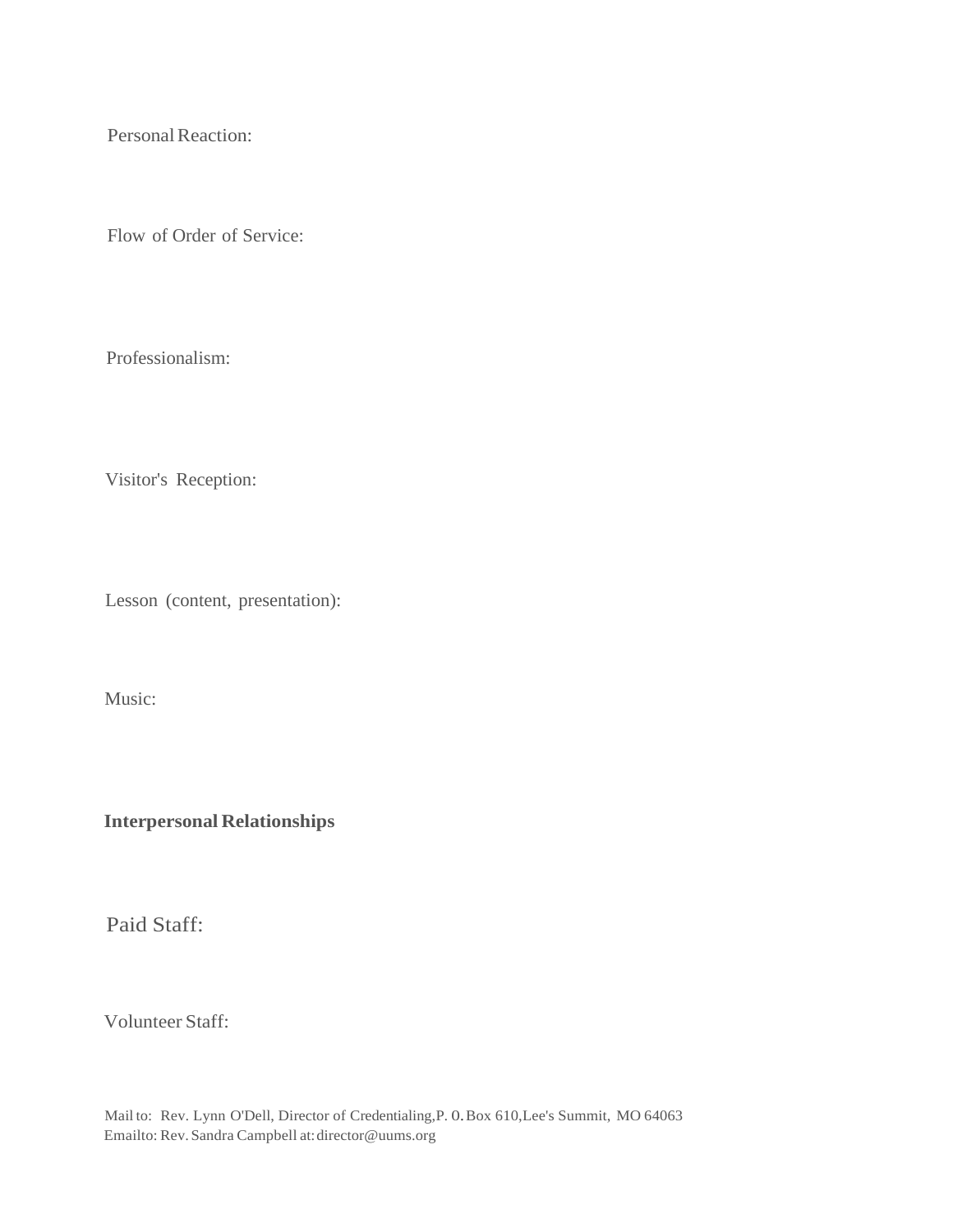Board of Directors:

Community:

#### **Administration**

Office Organization/Procedures:

Publications (eg., printed material, letters):

Phone (recorded message, dial-a-prayer, individual contact):

Bookstore:

**Education**

Children's services:

Y.O.U. Service: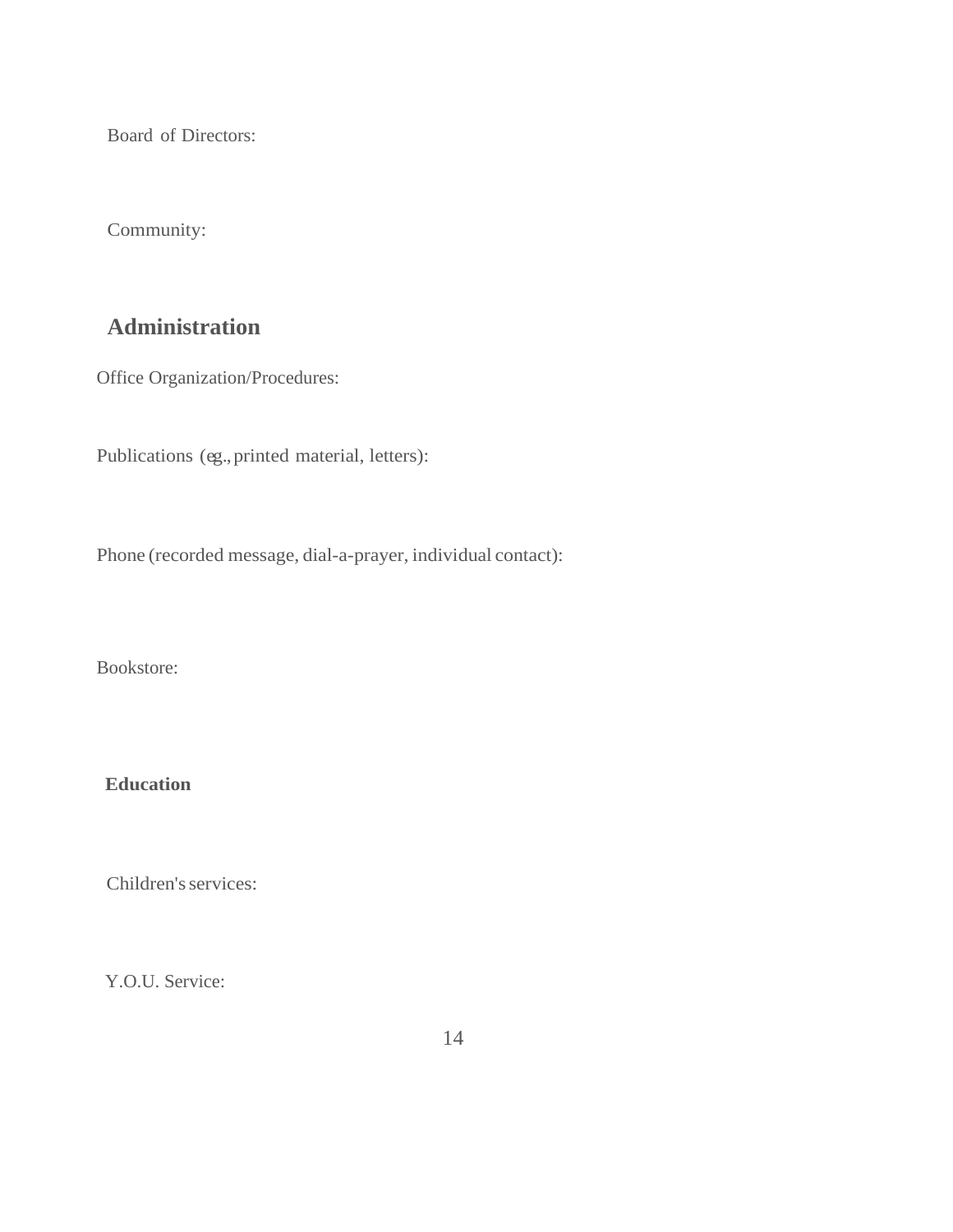Adult Classes:

#### **Pastoral Care**

Interaction with Congregants

Availability for Counseling Sessions and Visitations (appointment book)

#### **Self-Care**

Private Prayer and Meditation:

Time for Family and/or Personal Relationships:

State of Health Practices:

Minister's Time Off (minimum of one day off per week):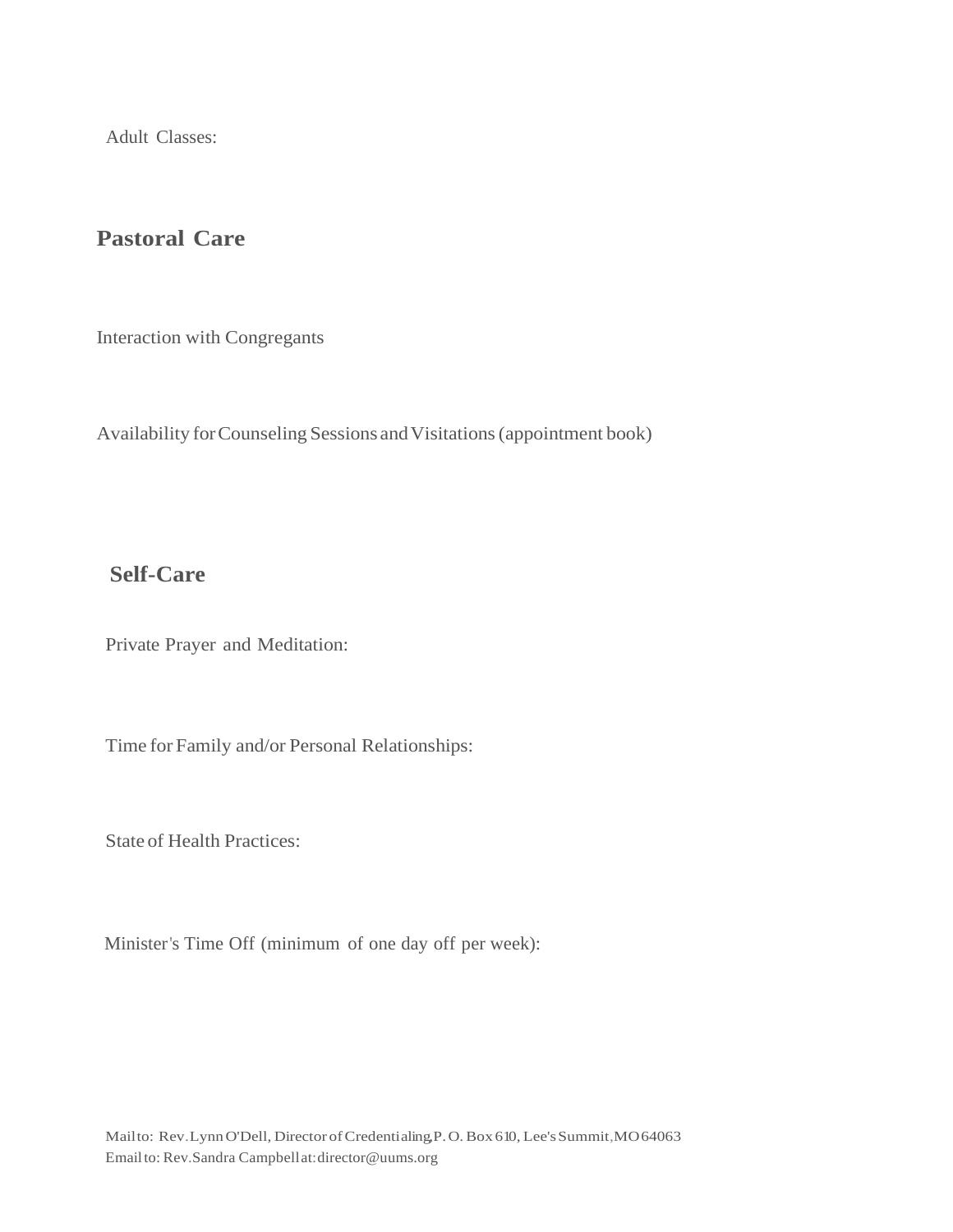Other Observations: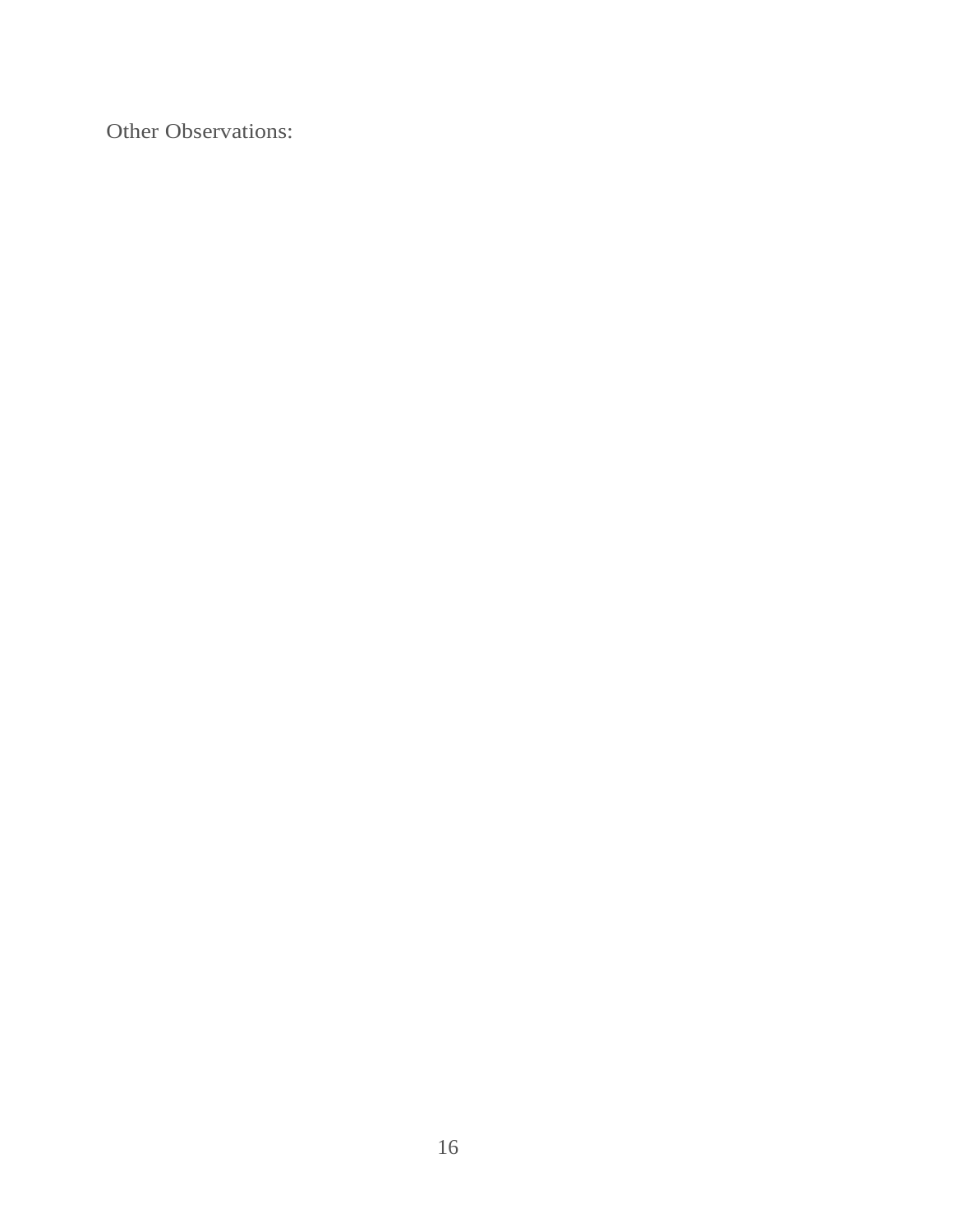#### **FINAL PROGRESS FORM**

If Candidate is Senior Minister, this report must be prepared by the Church Board. If Candidate is Associate or Assistant Minister, this report must be prepared by the Senior Minister. The completed report must be provided to the Candidate's Mentor, with copies to the UWM Director of Credentialing, P. 0.Box 610, Lee's Summit, MO 64063; and to UUMS Executive Director, 2116 SW Walden Drive, Lee's Summit, MO 64081, by April 30, of the Candidate's internship year. All questions should be answered. If the question is not applicable to the Ministry or the Candidate, indicate *NI*A. Comments should represent a consensus of the Board.

| Name of Ministry:   | Candidate:    |
|---------------------|---------------|
| Date of Assessment: | Performed by: |
|                     | (title)       |

1. What is your assessment of the candidate's performance since entering the internship in the areas of:

Administration: What do you see as the candidate's leadership styles? How do you relate to his/her leadership and administrative approach?

Positive suggestions?

Worship: Please comment on the nature of the worship services led by the candidate.

Positive suggestions?

Pastoral Care: Please comment on the pastoral ministry of the candidate; e.g., hospital work, counseling, home calls, etc.

Positive suggestions?

Education: Have you personally taken the candidate's classes? Comment on classes of which you have knowledge.

Positive suggestions?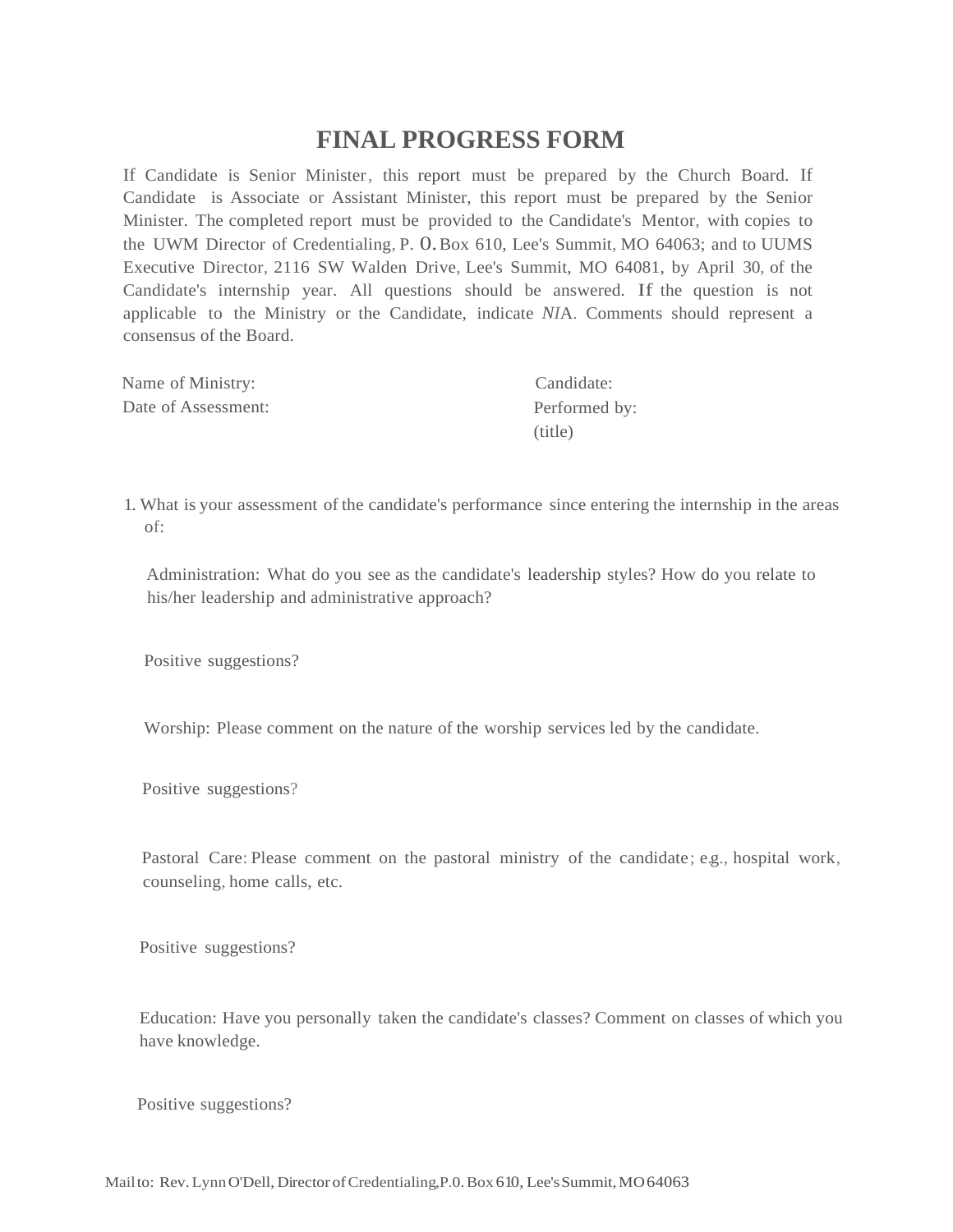Email to:Rev.SandraCampbell at[:director@uums.org](mailto:director@uums.org)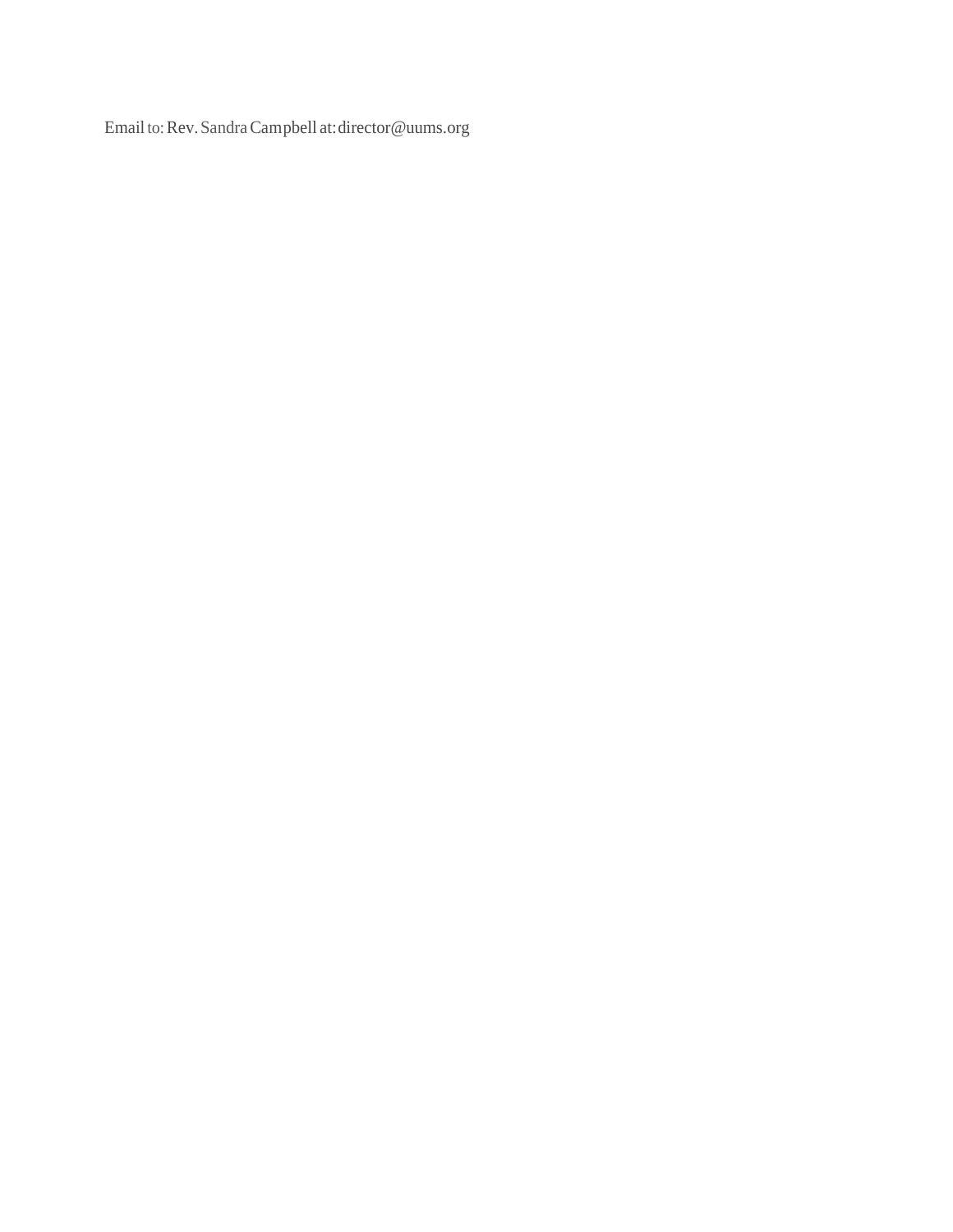Communication Skills: Please comment on the communication skills of the candidate. What is your perception of the church as expressed by the candidate?

Positive suggestions?

Personal Relationships

Comments?

Positive suggestions?

Supervisory or Management Roles: Comments?

Positive suggestions?

2. To what extent has the Candidate shared with the Board of trustees (or Senior Minister, if appropriate) their participation inUnity Urban Ministerial School?

3. Has the Candidate's participation inthe program changed the scope or effectiveness of their millistry? Ifyes, inwhat way?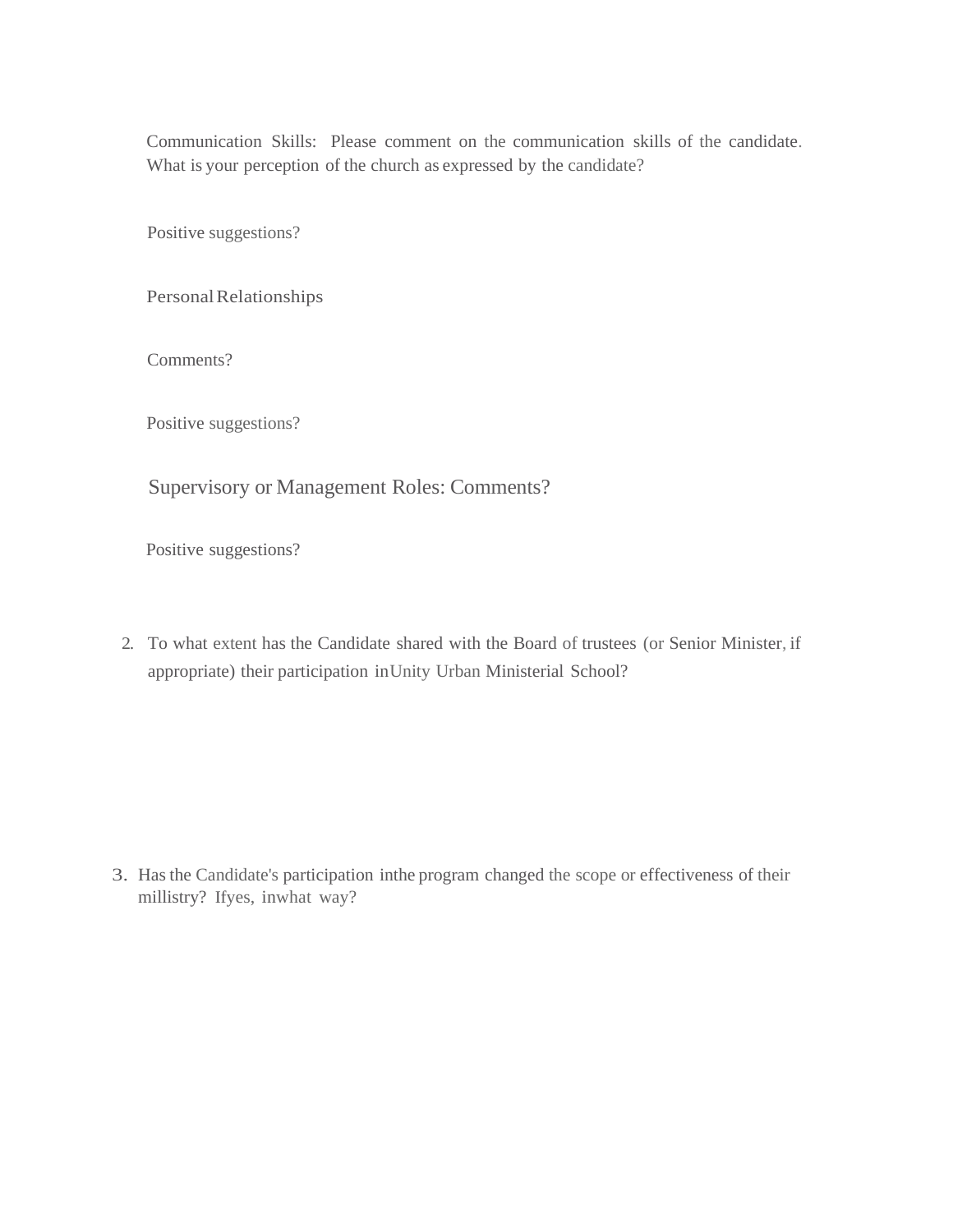4. Ifthere has been a change inBoard membership (or a change of Senior Minister), is the new member(s)/minister fully aware of the Candidate's participation in the program?

5. Is the new member(s)/minister aware of his/her role?

6. Other comments as deemed appropriate or helpful:

 $Signed:$ 

Title:\_\_\_\_\_\_\_\_\_\_\_\_\_\_\_\_\_\_\_\_\_\_\_\_\_\_\_\_\_\_\_\_\_\_\_\_\_\_\_\_\_\_\_\_\_\_\_\_\_\_\_\_\_\_\_\_\_\_\_\_\_\_\_\_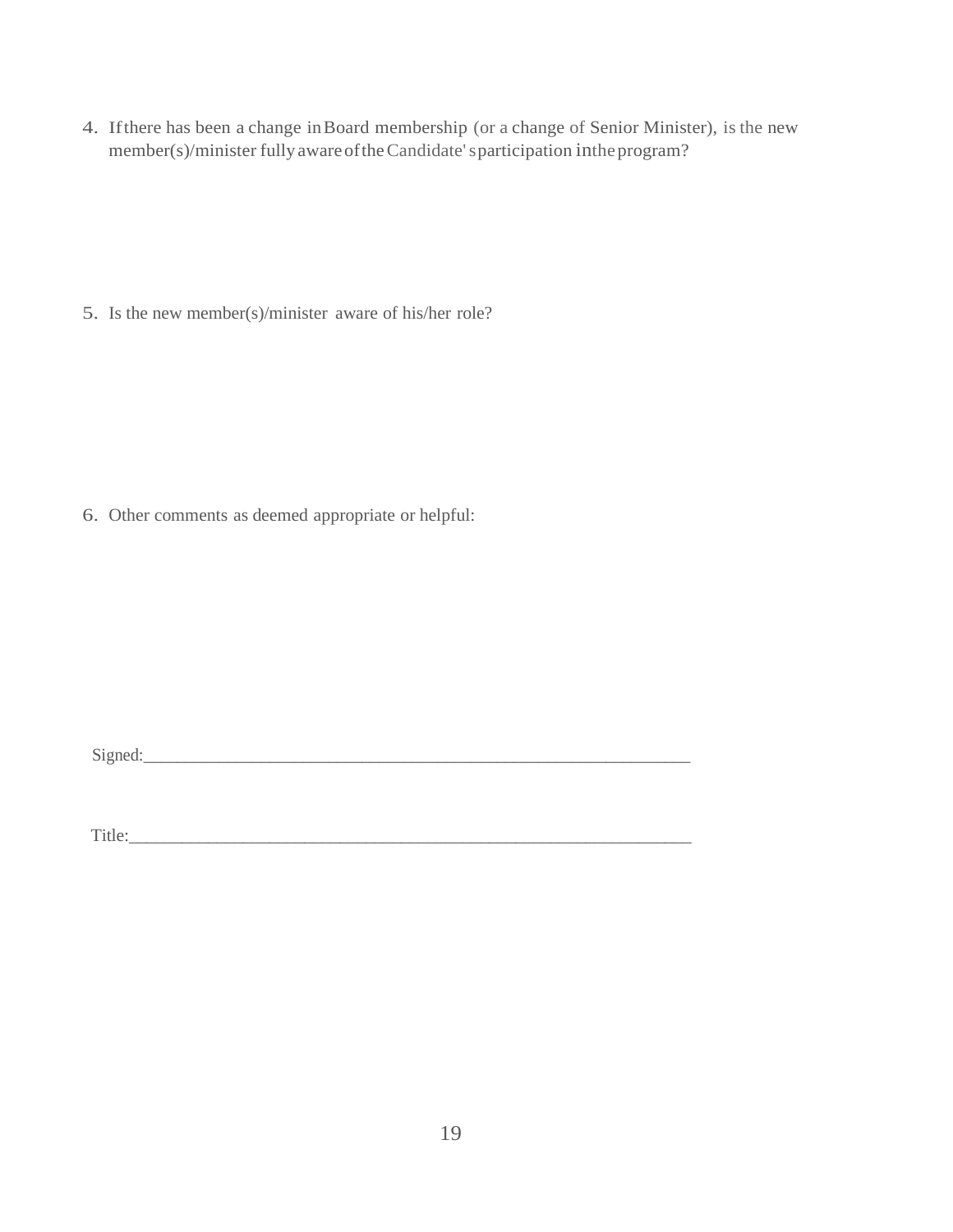#### **MINISTRYJOURNAL**

The Candidate is required to maintain a personal, Ministry Journal as a tool to provide insight into the process of ministry and to help them establish and maintain spiritual discipline. This journal can be a source for assisting the Candidate in formulating and articulating their personal credo, which will be the primary focus of the second year and beyond in the ministerial program.

### **Introduction to Keeping aMinistry Journal**

### **What is a Ministry Journal?**

A ministry journal is a tool to help the Candidate understand and put into perspective your thoughts, feelings, and experiences. It is also a record of your firsthand experiences in ministry as they happen. More deeply and significantly, it is a spiritual discipline that you make as a covenant with your higher self. By using this tool, you can experience Spiritrevealing lessons that will assist in your soul growth and may impact your ministry.

Your journal can be used as a means of expressing and acknowledging your feelings and their effect on your ministry. It can serve as amirror, reflecting your process of awakening to the spiritual essence of your being. It can also provide insight into how your strengths and weaknesses, successes and failures, personality and passions influence your style of ministry. Remember that your journal isto be your servant, not your master. Keeping your daily appointments with your journal can be a nourishing experience rather than just another task in your already busy schedule.

There is no need to make your journal a perfect document. You are the only one who needs to see its contents, so you are free to write without concern for editing or neatness. If you are a "doodler," doodle in your journal. If you see that you have written something that you want to disregard or correct, please do not delete it, but allow it to remain for future reference . Later, as you reflect on your journal, these ideas may prove to be important.

Our use of the word "ministry" does not mean the church or center where you are now serving as the spiritual leader. Rather, it speaks to the activity of your consciousness as a minister to others as you guide, teach, inspire, and lead them to find their Truth. Your current placement is the vehicle through which you are expressing your ministry. You take your ministry with you wherever you go; from your current congregation to another, or when you leave the walls of your church to enter the community as an ambassador for the Unity message.

Your ministry journal will help you be self-directed in becoming an ordained Unity minister. In working with your mentor to create an individual contract for successful completion of the UUMS internship, your ministry journal will be a valuable resource for discussion and support.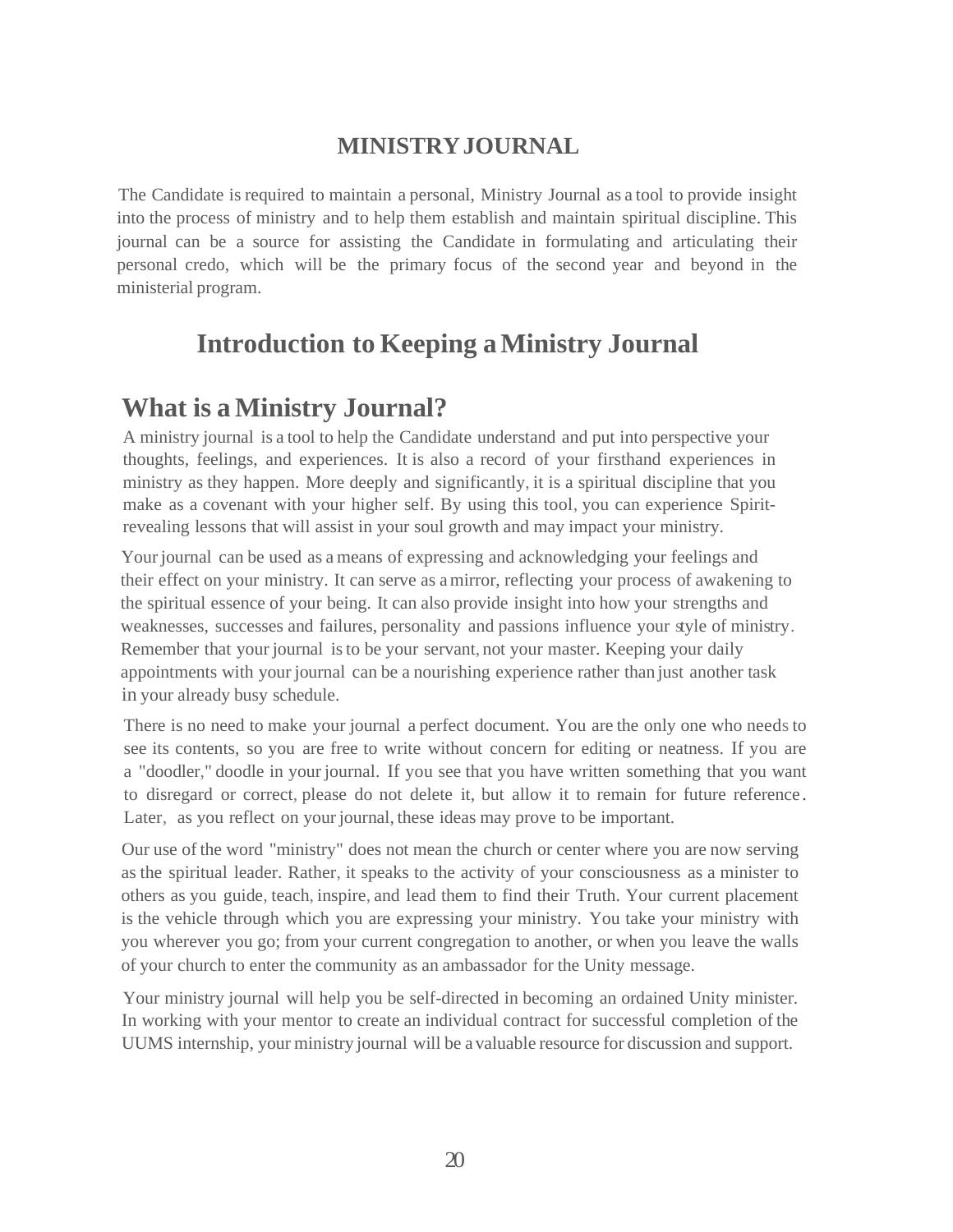# **Why Keep a Ministry Journal?**

As you grow spiritually and in ministry, there is an increasing need for inner reflection and prayer to stay true to your course. With the demands of ministry and life, you may find it difficult to take the time for the inner work that keeps you growing. Keeping a journal will help you keep that commitment to yourself.

The personal reasons for keeping a journal are many and varied. Journal writing is effective as a vehicle for self-expression, self-exploration and discovery; a forum for facing fears; a tool forunlocking creativity; some help in sorting issues orfeelings; a resource for observing recurring themes in life that either hold you in bondage or effectively move you closer to your dreams and desires.

#### **How to Begin Your Journal**

| Tools:   | You will need to begin with a notebook specifically dedicated to this<br>purpose. Please use an ink pen rather than pencil when you write to<br>avoid the tendency to erase.                                                                                                                                                     |
|----------|----------------------------------------------------------------------------------------------------------------------------------------------------------------------------------------------------------------------------------------------------------------------------------------------------------------------------------|
| Methods: | Techniques to engage the journaling process include free<br>association, question and answer, internal dialogue, cluster, list<br>making, letters to self or others, poetry, and drawing.                                                                                                                                        |
|          | Overcoming Barriers: Some techniques that help overcome writer's block include:<br>brain storming, exploring an inspiring quote or scripture passage,<br>recalling favorite affirmations, meditating on your inner child, taking<br>a short break.                                                                               |
|          | Reflective Questions: Helpful questions in journaling are: What is my inner agenda for<br>ministry right now? What is the current direction of my personal<br>spiritual development? How can I use my journal to assist my<br>spiritual development? What am I waiting to say to myself?<br>What am I avoiding saying to myself? |

### **When to Use Your Journal?**

Itis necessary to establish a discipline in the use of yourjournal. Daily entries are encouraged rather than a weekly recap. To receive maximum benefits, it is important to capture your feelingsintheexperience assoonaspossible.Youcanlater comebackforin-depth exploration. You may want to work with your journal in conjunction with your regular meditation time.

### **Where Should You Journal?**

Deciding on where to write is up to you. Choose a quiet place that feels safe.